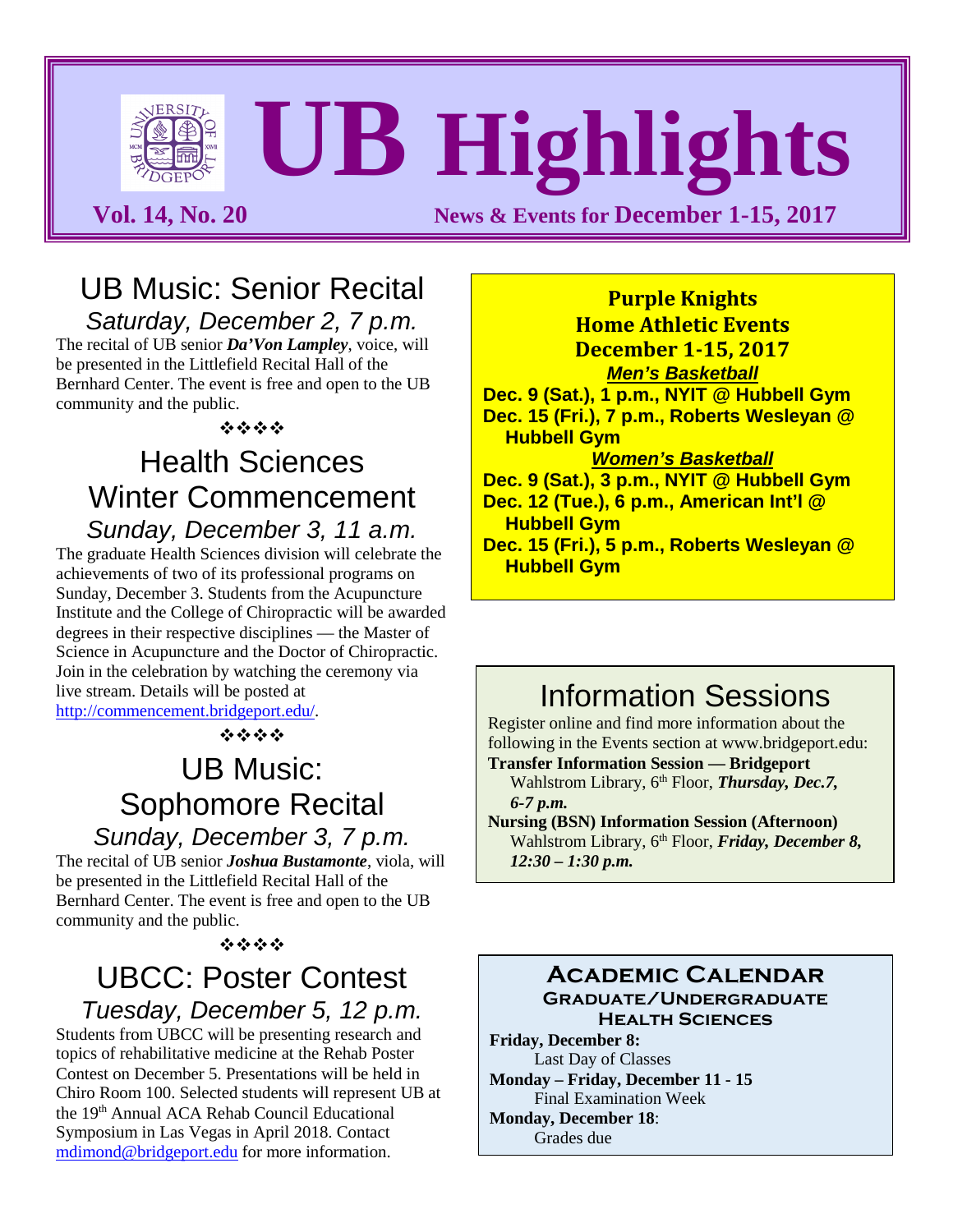# 13th Annual Holiday Concert

#### *Wednesday, December 6, 6:30 p.m.*

UB Music & Performing Arts presents the  $13<sup>th</sup>$  annual holiday concert. Come listen to the UB Chamber Singers, Fusion Ensemble, Knights' Ensemble, Percussion Group, and University Singers in a variety of holiday favorites, jazz standards, and music of winter! The concert is being held in the Mertens Theater of the Bernhard Center. Admission is \$5. For more information, call (203) 576- 4407.

#### $\label{eq:2.1} \mathcal{L}_{\mathcal{M}}^{\mathcal{M}}(\mathcal{L}_{\mathcal{M}}^{\mathcal{M}}(\mathcal{L}_{\mathcal{M}}^{\mathcal{M}}(\mathcal{L}_{\mathcal{M}}^{\mathcal{M}}))$

#### Lunch and Learn *Thursday, December 7, 12:30 p.m.*

The Office of Campus Activities and Community Service is offering a lunch and learn on service learning for all UB faculty. This event, which will take place in the Student Center Private Dining Room, will offer an overview of service learning and best practices, community partnerships that currently exist for UB students, opportunities for community-based research, and a discussion on the benefits of service learning on student engagement and retention. To register, please contact Jennifer Turner at [jenniftu@bridgeport.edu](mailto:jenniftu@bridgeport.edu)

 $45.45.45.45$ 

# Climate Change **Example 2** Brave. Symposium *Thursday, December 7, 2 p.m.*

The 2017 Marine Ecology class will present "Climate Change in the Oceans" in Charles Dana Hall, room 233. All are welcome!

#### 经合金额

### UB Service Awards *Tuesday, December 12, 4 p.m.*

President and Mrs. Salonen cordially invite all University faculty and staff, C&W Services, Securitas and Sodexo staff to this annual event honoring those individuals who have given ten or more years of service to the University. The ceremony will be held at the Henry W. and Jeanne Littlefield Theater in the Arnold Bernhard Arts and Humanities Center. A reception will follow in Waldemere Hall. Guests should RSVP to the Special Events office by Wednesday, December 6, by calling (203) 576-4530 or emailing [specialevents@bridgeport.edu.](mailto:specialevents@bridgeport.edu)

# PAI News:

Students ace examination:

The class of 2017 had a 100% first-time pass rate on the Physician Assistant National Certifying Examination (PANCE)!

Job placement after graduation:

- PAI is proud that 100% of their students had jobs within six months of graduating.
- Many PAI alumni have been accepted into highly-competitive residency programs; others have joined the PAI as lecturers, proctors, or members of the Admissions Committee.

Three new faculty members have joined the Institute:

- *Lauren Weindling*, assistant director of didactic education.
- *Christine Rowland*, part-time clinical coordinator.
- *Tiffany Sanders*, MD, joined PAI as the new medical director.

Mission trips:

- PAI's mission trips to Guatemala continue, and a group of 17 students is preparing for a trip in January 2018.
- Community outreach continues, with PAI's work with the Mercy Learning Center, the National Kidney Foundation, and the Homes for the

#### Inclement Weather

In the event of a weather-related delay and/or closure, there are various ways in which the University notifies the community:

- NBC CT School Closings: Register for school closing alerts by clicking the following link: [https://www.nbcconnecticut.com/weather/school](https://www.nbcconnecticut.com/weather/school-closings/)[closings/.](https://www.nbcconnecticut.com/weather/school-closings/) Follow the prompts to register.
- UB Emergency Notification Phone Line: Dial (203) 576-4159.
- Website: Visit [www.bridgeport.edu](http://www.bridgeport.edu/) to see weather-related messages in the red banner across the homepage.
- Portal: Go to [www.bridgeport.edu.](http://www.bridgeport.edu/) Click on "login," then "My UB Portal," followed by "Announcements."